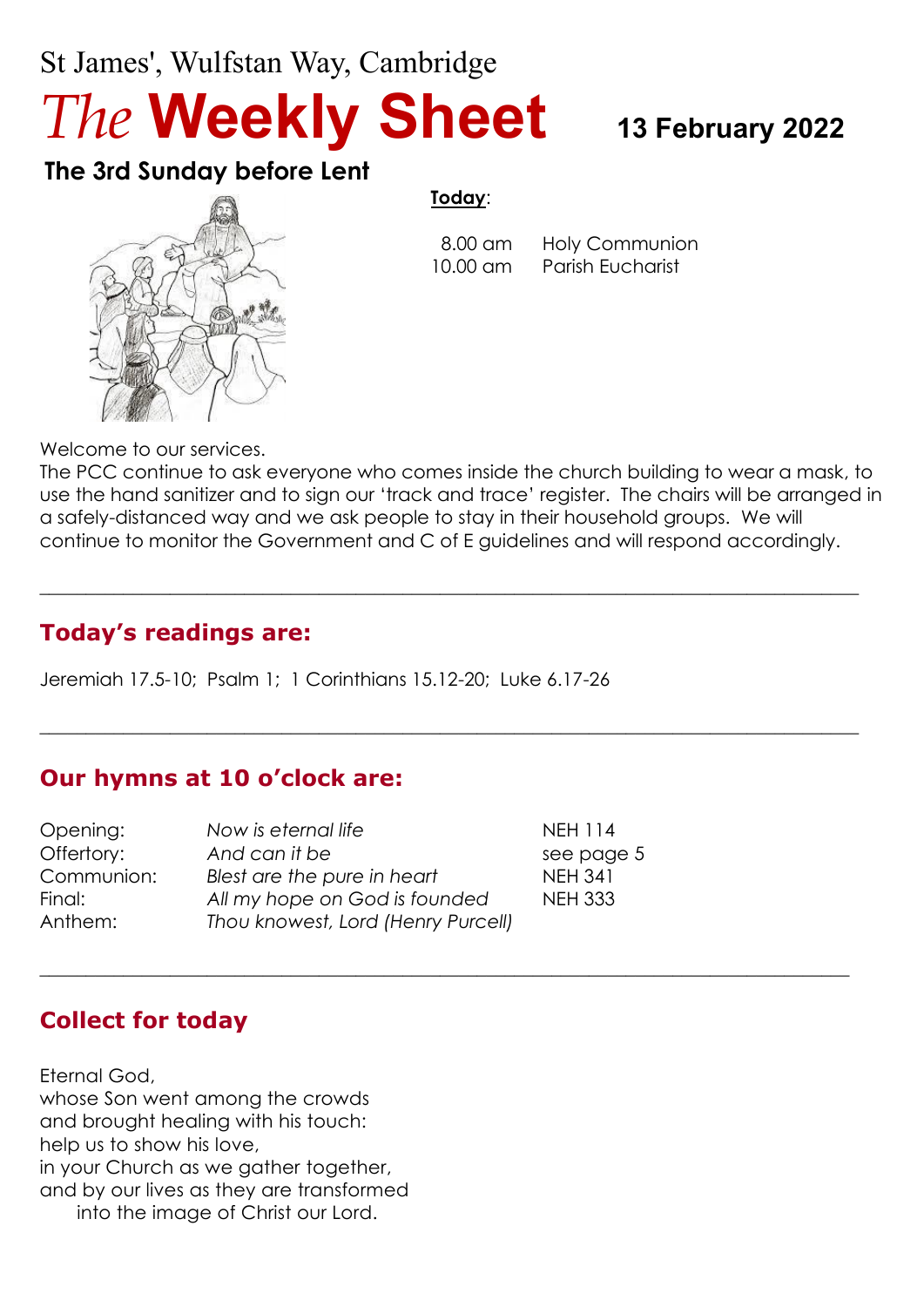# **This week:**

| Monday 14th    | 9.15 am    | Morning Prayer in Church             |
|----------------|------------|--------------------------------------|
|                | $10.00$ am | Meditation Group in the Study Centre |
|                | 12 noon    | Holiday Lunch Club                   |
| Wednesday 16th | 10.15 am   | Eucharist in Church                  |
| Friday 18th    |            | No Morning Prayer in Church today    |

## **Dates for your Diary:**

Sunday 20 Feb Our 8 o'clock service will be Morning Prayer. Our 10 o'clock service will be as usual.

 $\_$  , and the set of the set of the set of the set of the set of the set of the set of the set of the set of the set of the set of the set of the set of the set of the set of the set of the set of the set of the set of th

 $\_$  , and the set of the set of the set of the set of the set of the set of the set of the set of the set of the set of the set of the set of the set of the set of the set of the set of the set of the set of the set of th

 $\_$  , and the set of the set of the set of the set of the set of the set of the set of the set of the set of the set of the set of the set of the set of the set of the set of the set of the set of the set of the set of th

Linda Appleby will be selling her book of poems 'Harvest' after both services

| 17 March | 7.30 pm  | <b>PCC Meeting</b> |
|----------|----------|--------------------|
| 3 April  | 11.30 am | APCM               |

# **Jeremiah 17.5-10**

Thus says the LORD: Cursed are those who trust in mere mortals and make mere flesh their strength, whose hearts turn away from the LORD. They shall be like a shrub in the desert, and shall not see when relief comes. They shall live in the parched places of the wilderness, in an uninhabited salt land. Blessed are those who trust in the LORD, whose trust is the LORD. They shall be like a tree planted by water, sending out its roots by the stream. It shall not fear when heat comes, and its leaves shall stay green; in the year of drought it is not anxious, and it does not cease to bear fruit. The heart is devious above all else; it is perverse who can understand it? I the LORD test the mind and search the heart, to give to all according to their ways, according to the fruit of their doings.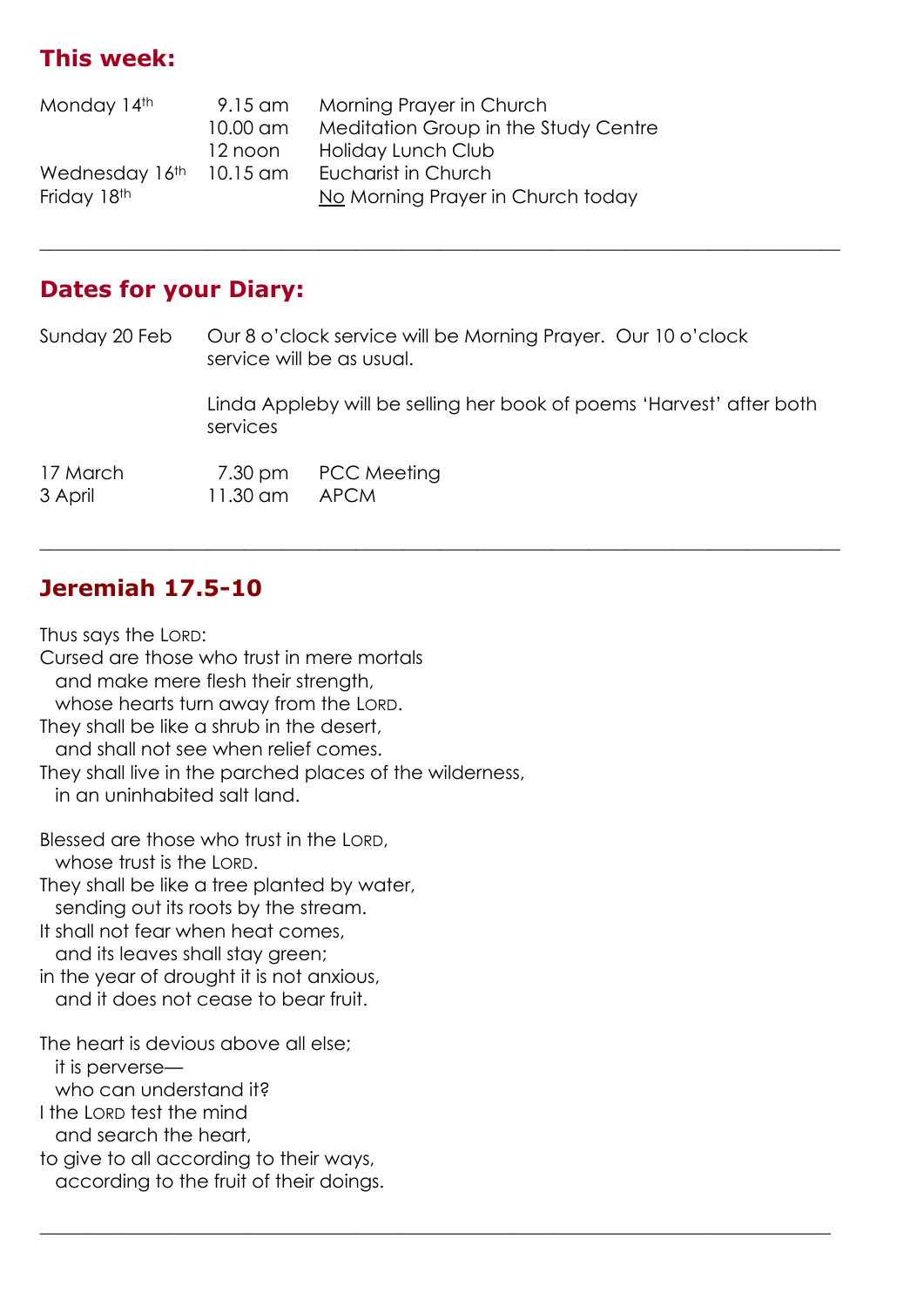# **Psalm 1**

Blessed are they who have not walked in the / counsel of the / wicked, nor lingered in the way of sinners, nor sat in the as/sembly / of the / scornful. Their delight is in the / law of the / Lord and they meditate on his / law / day and / night. Like a tree planted by streams of water bearing fruit in due season, with leaves that / do not / wither, whatever they / do, / it shall / prosper. As for the wicked, it is not / so with / them; they are like chaff which the / wind / blows a/way. Therefore the wicked shall not be able to / stand in the / judgement, nor the sinner in the congre/gation / of the / righteous. For the Lord knows the / way of the / righteous, but the / way of the / wicked shall / perish.

# **1 Corinthians 15.12-20**

#### **The Resurrection of the Dead**

Now if Christ is proclaimed as raised from the dead, how can some of you say there is no resurrection of the dead? If there is no resurrection of the dead, then Christ has not been raised; and if Christ has not been raised, then our proclamation has been in vain and your faith has been in vain. We are even found to be misrepresenting God, because we testified of God that he raised Christ—whom he did not raise if it is true that the dead are not raised. For if the dead are not raised, then Christ has not been raised. If Christ has not been raised, your faith is futile and you are still in your sins. Then those also who have died in Christ have perished. If for this life only we have hoped in Christ, we are of all people most to be pitied.

\_\_\_\_\_\_\_\_\_\_\_\_\_\_\_\_\_\_\_\_\_\_\_\_\_\_\_\_\_\_\_\_\_\_\_\_\_\_\_\_\_\_\_\_\_\_\_\_\_\_\_\_\_\_\_\_\_

But in fact Christ has been raised from the dead, the first fruits of those who have died.

\_\_\_\_\_\_\_\_\_\_\_\_\_\_\_\_\_\_\_\_\_\_\_\_\_\_\_\_\_\_\_\_\_\_\_\_\_\_\_\_\_\_\_\_\_\_\_\_\_\_\_\_\_\_\_\_\_

# **Luke 6.17-26**

#### **Jesus Teaches and Heals**

He came down with them and stood on a level place, with a great crowd of his disciples and a great multitude of people from all Judea, Jerusalem, and the coast of Tyre and Sidon. They had come to hear him and to be healed of their diseases; and those who were troubled with unclean spirits were cured. And all in the crowd were trying to touch him, for power came out from him and healed all of them.

#### **Blessings and Woes**

Then he looked up at his disciples and said: 'Blessed are you who are poor, for yours is the kingdom of God.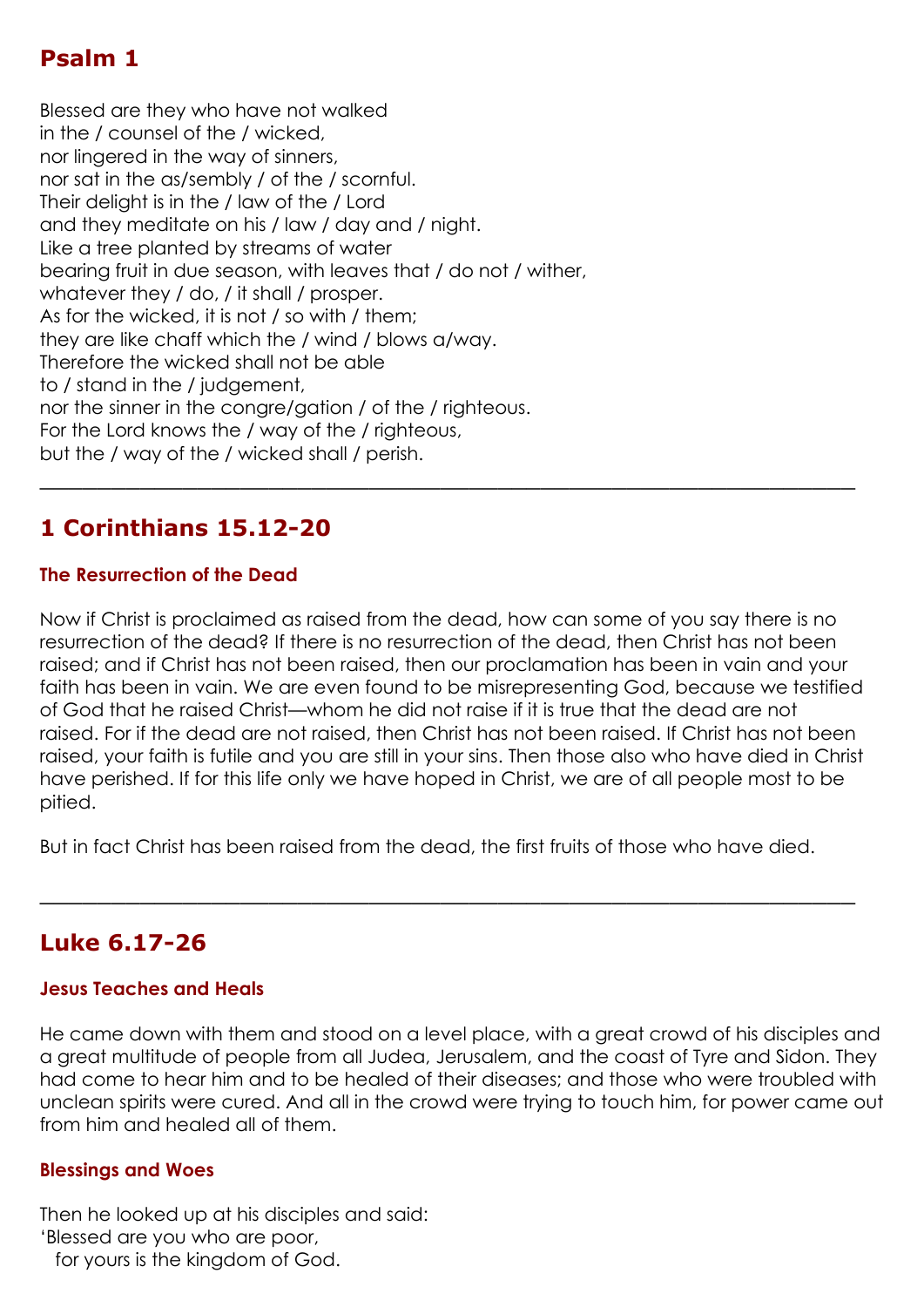'Blessed are you who are hungry now, for you will be filled. 'Blessed are you who weep now,

for you will laugh.

'Blessed are you when people hate you, and when they exclude you, revile you, and defame you on account of the Son of Man. Rejoice on that day and leap for joy, for surely your reward is great in heaven; for that is what their ancestors did to the prophets. 'But woe to you who are rich,

for you have received your consolation.

'Woe to you who are full now,

for you will be hungry.

'Woe to you who are laughing now,

for you will mourn and weep.

'Woe to you when all speak well of you, for that is what their ancestors did to the false prophets.

# **Readings for next Sunday, 20 February 2022 (2nd Sunday before Lent)**

\_\_\_\_\_\_\_\_\_\_\_\_\_\_\_\_\_\_\_\_\_\_\_\_\_\_\_\_\_\_\_\_\_\_\_\_\_\_\_\_\_\_\_\_\_\_\_\_\_\_\_\_\_\_\_\_\_

\_\_\_\_\_\_\_\_\_\_\_\_\_\_\_\_\_\_\_\_\_\_\_\_\_\_\_\_\_\_\_\_\_\_\_\_\_\_\_\_\_\_\_\_\_\_\_\_\_\_\_\_\_\_\_\_\_\_

Genesis 2.4*b*-9, 15-end; Psalm 65; Revelation 4; Luke 8.22-25

We will be holding a **holiday lunch club** tomorrow, 12 noon – 1 pm. It's not too late to volunteer to help – please speak to Steve today.

The **Electoral Roll is currently being updated** in preparation for the APCM in April. The list of names on the roll can be found on the St James website under the PCC tab. The full details can be found as usual on the church noticeboard. If any of your details have changed, e.g. you have moved house, over the last year please email the church office [\(stjameschurchcambridge@yahoo.co.uk\)](mailto:stjameschurchcambridge@yahoo.co.uk) giving the email the subject Electoral Roll. If you have started coming to St James in the last year and would like to be on the roll, please download a form from the website, complete and email a scanned copy to the church office. All completed forms or information about changed details need to be received by 27<sup>th</sup> February.

We would very much like to regularly offer **tea and coffee after our 10 o'clock services**, starting as soon as possible, but are looking for more volunteers so that we can put a rota together. Please speak to Steve.

We are also looking for more support with **teas and coffees on Saturday mornings at the Food Hub.** We would like to reinstate our community coffee-style format in March but in the meantime we are continuing to serve refreshments to people whilst they queue. Again, let Steve know please if you can help.

**Linda Appleby will be selling her poetry book 'Harvest'** after both the 8 o'clock and 10 o'clock services on Sunday 20 February. The book costs £5 and Linda will give some of the proceeds to St James'.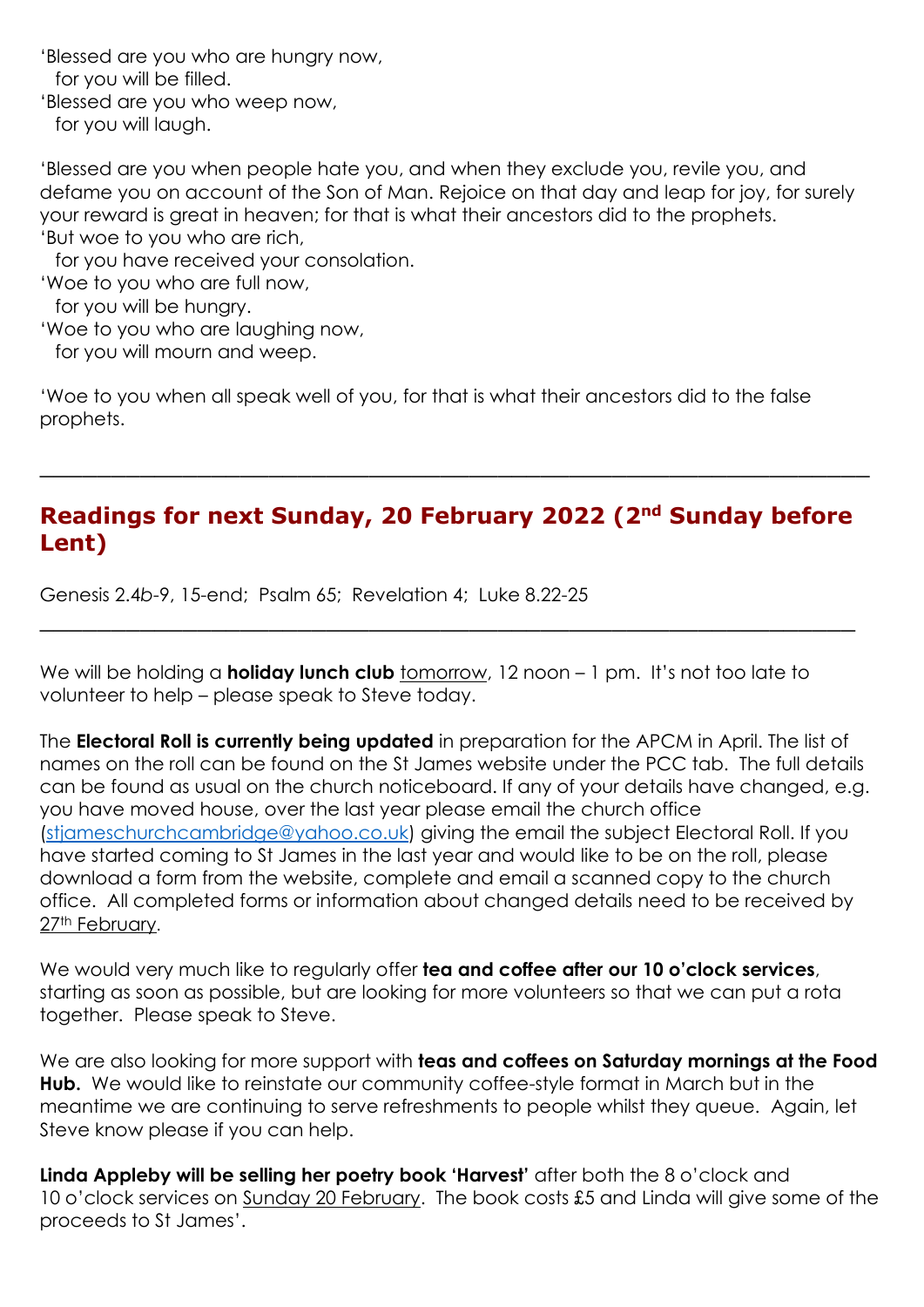**Steve (the vicar) is running the Cambridge Half Marathon** on Sunday 6 March and will be

running to raise funds for St James Church. Visit his JustGiving page here to make a donation: https://www.justgiving.com/crowdfunding/steven-rothwell Thank you!

**The office is closed this week** and will re-open w/c 21 February. Caroline will be working from home on the Monday of that week and will be in the office on Wednesday and Thursday.

 $\_$  , and the set of the set of the set of the set of the set of the set of the set of the set of the set of the set of the set of the set of the set of the set of the set of the set of the set of the set of the set of th

The **Food Hub** is open again regularly on Saturdays, 10.30 – 12 noon.

# **Offertory Hymn:**

1

And can it be that I should gain An int'rest in the Saviour's blood? Died he for me, who caused his pain? For me, who him to death pursued? Amazing love! How can it be That thou, my God, shouldst die for me? *Amazing love! How can it be*

*that thou, my God, shouldst die for me?*

2

'Tis myst'ry all! Th'Immortal dies: Who can explore his strange design? In vain the first-born seraph tries To sound the depths of love divine! 'Tis mercy all! Let earth adore, Let angel minds inquire no more. 3

He left his Father's throne above So free, so infinite his grace; Emptied himself of all but love, And bled for Adam's helpless race; 'tis mercy all, immense and free; For, O my God, it found out me. 4

Long my imprisoned spirit lay Fast bound in sin and nature's night; Thine eye diffused a quick'ning ray, I woke, the dungeon flamed with light; My chains fell off, my heart was free; I rose, went forth, and followed thee. 5

No condemnation now I dread; Jesus, and all in him, is mine! Alive in him, my living Head, And clothed in righteousness divine, Bold I approach the eternal throne, And claim the crown, through Christ my own.